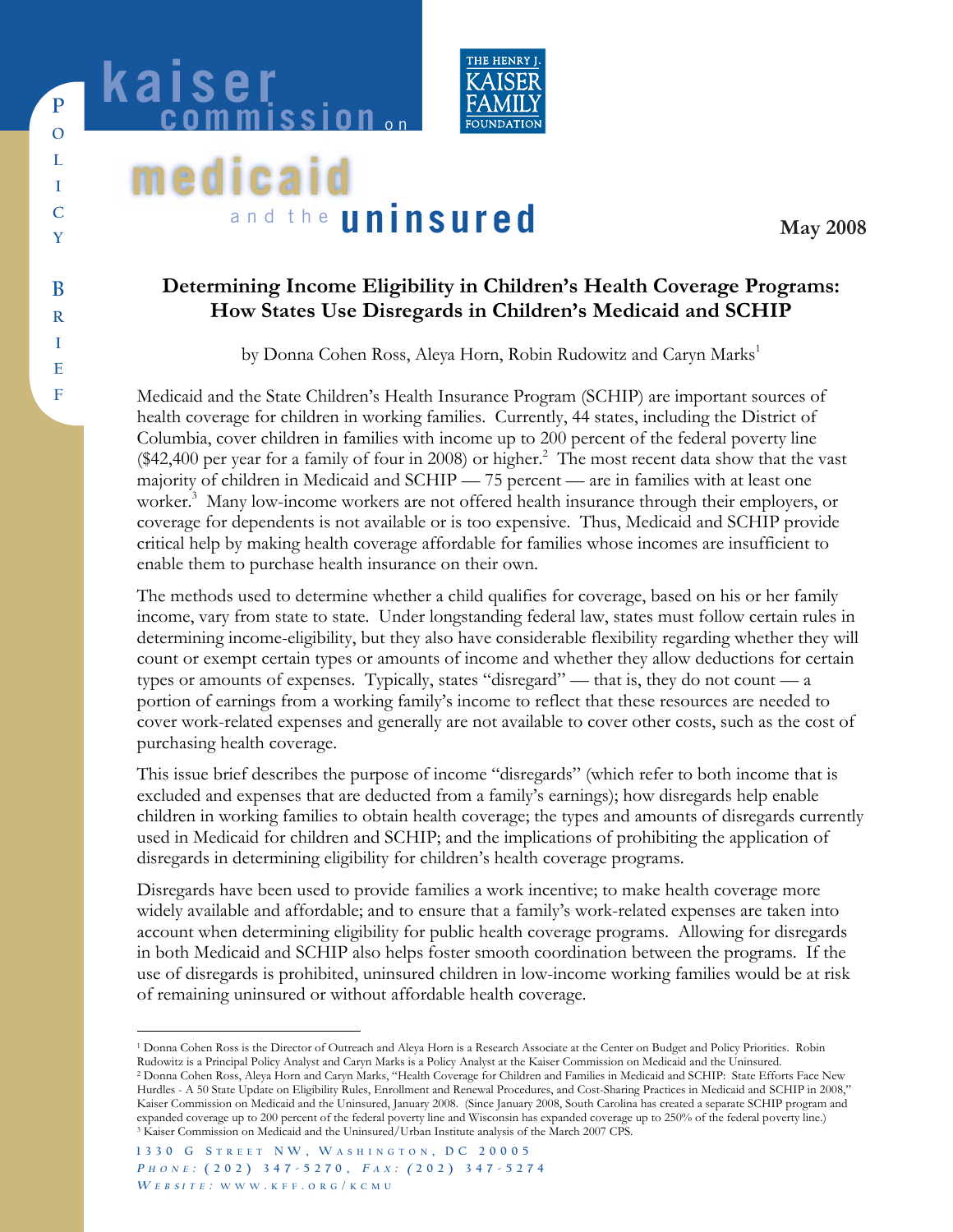#### **How Do States Determine Income Eligibility?**

As means-tested programs, both Medicaid and SCHIP rely on family income as an important factor in determining eligibility for children. States must follow certain federal rules, in deciding on an "income methodology," but at the same time, they have significant discretion to determine what types of income to count and whether they will exclude or "disregard" particular types or amounts of income. Once income is calculated, it is compared to the program's income standard (which is a percentage of the federal poverty line); if the family's countable income is less than the standard, the child will qualify for coverage.<sup>4</sup>

In determining a child's eligibility for Medicaid, states are required, at a minimum, to apply the disregards established under the former Aid to Families with Dependent Children (AFDC) program, but they can choose to apply larger, more generous disregards, if they wish. The minimum disregards include a \$90-per-month earnings disregard for each worker, a deduction for child care expenses up to \$200 per month for children up to age 2, and up to \$175 per month for children age 2 and older; and a \$50 disregard for child support received.<sup>5</sup> Under SCHIP, states have broad flexibility to make decisions about whether to use disregards.

#### **Why Use "Disregards?"**

**To provide a work incentive.** An original purpose of using disregards in public benefit programs was to support low-income families in their efforts to enter the labor force and maintain their jobs. As far back as 1967, working mothers were allowed to keep a portion of their earnings and still qualify for AFDC. Research has shown this strategy to be an effective work incentive.<sup>6</sup> The minimum AFDC disregards were carried over into Medicaid for children. In addition to supporting low-income families' efforts to work their way out of poverty, disregards can help them avoid the choice between declining a higher paying job (or forgoing overtime hours) and losing their health coverage, which would compromise their children's health and the family's security. While states must, at a minimum, use the disregards established under the AFDC program, they can establish more generous disregards. By applying larger disregards, states enable working families to continue to qualify for coverage while they are earning more. This staves off the "income cliff," or the point at which additional earnings will make the child ineligible for coverage.

**To make coverage available and affordable.** As states expanded Medicaid — and later, implemented SCHIP — children with family income up to twice the federal poverty line and higher became eligible for coverage. For these families, disregard policies remain instrumental in the eligibility determination process, since they account for the fact that workers must incur certain expenses, such as transportation to and from the job, and that money spent on such necessities is not available to purchase health insurance. By not counting a portion of family income that must be used for such expenses, states obtain a more accurate picture of a family's disposable income in evaluating whether the family should qualify for public health coverage.

<sup>4</sup> Andy Schneider and R. Elias, R. Garfield, D. Rousseau and V. Wachino, "The Medicaid Resource Book," Kaiser Commission on Medicaid and the Uninsured, July 2002

<sup>5</sup> Section 1931 of the Social Security Act. These minimums refer to the amounts that must be used in determining a child's eligibility under the Medicaid "poverty level" category.

<sup>6</sup> Charles Michalopoulos, "Does Making Work Pay *Still* Pay?" An Update on the Effects of Four Earnings Supplement Programs on Employment, earnings and Income, MDRC, August 2005.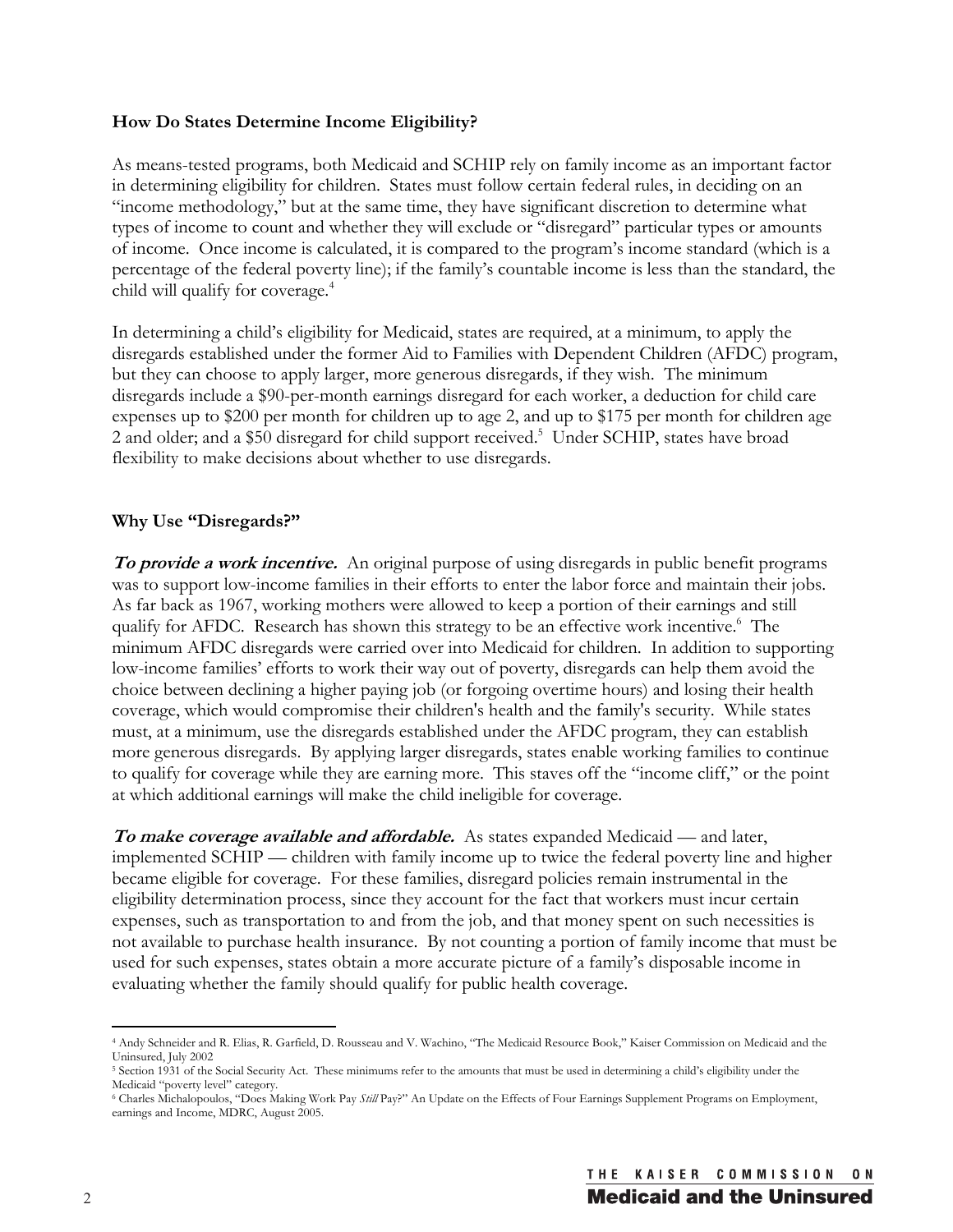Disregard policies also help to keep coverage affordable for families with eligible children. A majority of states (34 states) require families with modest incomes to share the cost of coverage by paying premiums or enrollment fees, and most often the cost to the family is based on a sliding scale according to income.<sup>7</sup> Using the family's net income — after disregards are subtracted — to set the amount of the required premium helps make it more likely that families are charged appropriately and that they will be able to meet their premium payments so their children do not lose coverage.

**To target assistance to families with particular needs.** Some types of disregards are applied to *all* families applying for coverage; others are used to help *only* families that incur specific expenses. For example, while the minimum \$90-per-worker monthly earnings disregard typically is applied to the income of all working families that apply for coverage for their children, a child care deduction and child support disregard are available only to families that pay those costs. States generally deduct a portion of child care expenses from the families' income, allowing deductions for actual expenses up to \$200 per month for children up to age 2, and up to \$175 per month for children older than age 2. Low-income working families generally pay more than these amounts for child care — on average, they actually pay \$350 per month per child — so the child care disregard helps to buffer the effect of this financial burden when determining the child's eligibility for health coverage.<sup>8</sup>

In addition to work-related expenses, states also must disregard a portion of the child support payments received on a child's behalf from an absent parent, so that the money can be used by the custodial parent to provide for the child's basic needs. Some states also deduct a portion of the child support that a non-custodial parent pays toward the care of a child not living in his or her home. This is important because parents paying child support may also have children in their own households who need health coverage. The deduction also helps encourage parents to continue to meet their child support obligations.

**To foster coordination between Medicaid and SCHIP.** Using the same income counting rules in both Medicaid and SCHIP helps to facilitate the required "screen and enroll" process, which stipulates that when a child applies for SCHIP, a Medicaid eligibility determination must be made first, and a child found eligible for Medicaid must be enrolled in that program. Having the same income counting rules precludes the need to calculate income twice using different methodologies. Similarly, an essential feature of a seamless children's health coverage system is the ability of program administrators to easily transfer a child from one program to another if family finances or other circumstances change. Smooth transfers between Medicaid and SCHIP help avoid unnecessary gaps in coverage that can jeopardize the health of children, particularly those with chronic or pressing medical needs.

<sup>7</sup> Donna Cohen Ross, Aleya Horn and Caryn Marks, "Health Coverage for Children and Families in Medicaid and SCHIP: State Efforts Face New Hurdles - A 50 State Update on Eligibility Rules, Enrollment and Renewal Procedures, and Cost-Sharing Practices in Medicaid and SCHIP in 2008," Center on Budget and Policy Priorities for the Kaiser Commission on Medicaid and the Uninsured, January 2008. 8 This figure is based on data from 2002 (the most recent year available), adjusted for inflation to 2007 dollars.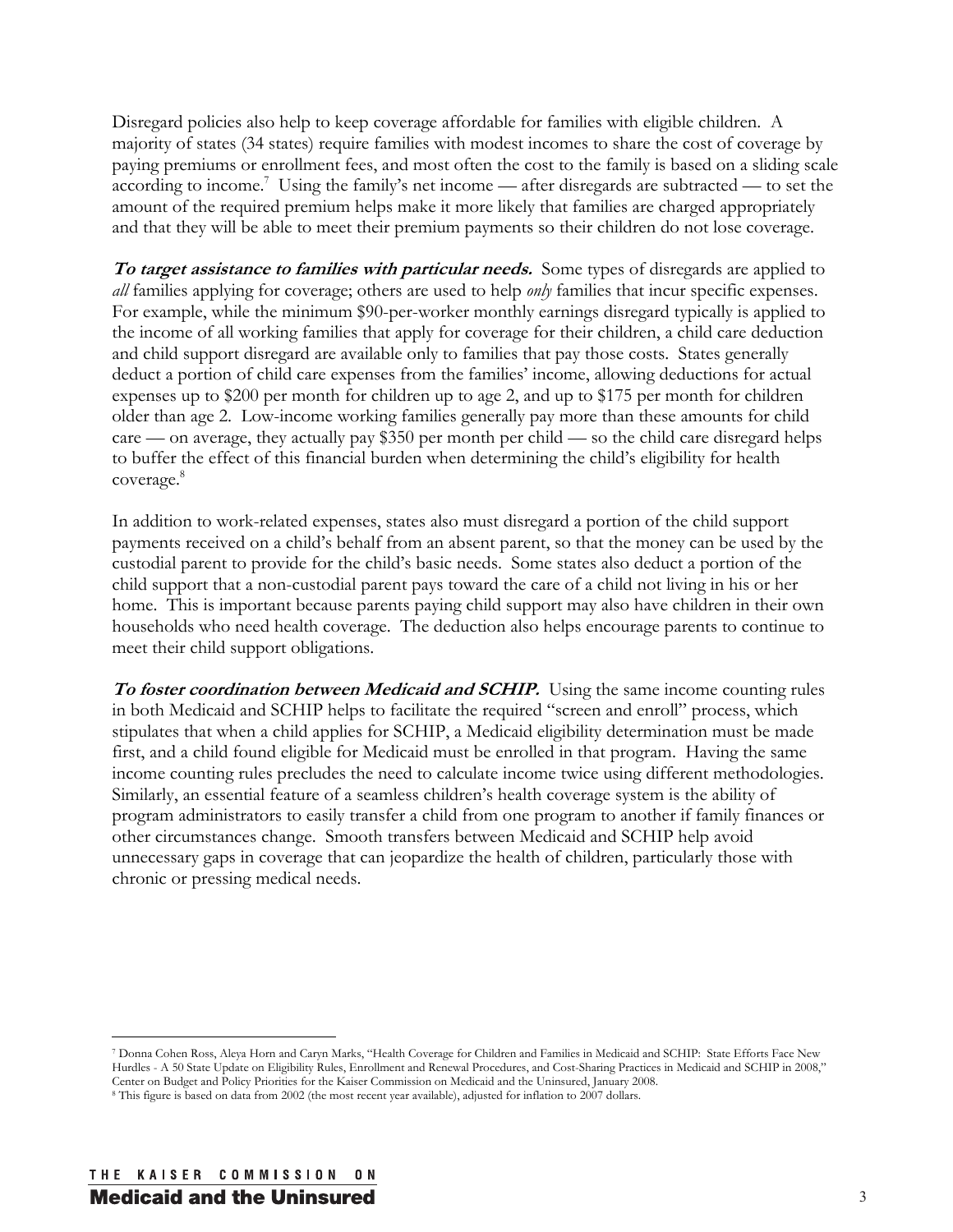#### **Exhibit A How Disregards Work**

North Carolina's SCHIP program, NC Health Choice, covers children not eligible for Medicaid, who are in families with incomes up to 200 percent of the federal poverty line, or \$41,300 per year for a family of 4 in 2008. Sam and Peggy Jones live in Charlotte and are raising two children, Sarah (age 3) and Ben (9 months). Both parents work full time and neither employer offers health insurance. Sam works as an appliance repairman earning \$13 per hour and Peggy works as a paralegal earning \$10 per hour. The family earns a total gross income of \$46,000 per year, equivalent to 223 percent of the federal poverty line for a family of 4 in 2008. Because the children are both very young, they are enrolled in a child care program while their parents are working. Sam and Peggy pay \$400 a month for their infant and \$350 per month for their three-year-old.

Based on the family's gross income, it appears that Sam and Peggy earn too much for their children to qualify for NC Health Choice. However, North Carolina allows a \$90 monthly earnings disregard per worker and also allows a deduction for child care expenses up to \$200 per month for an infant and \$175 per month for a child older than 2. Therefore, for this family, North Carolina disregards \$555 per month, or \$6660 per year. Their net income, for NC Health Choice eligibility purposes, is \$39,400, which is below the NC Health Choice income limit. Thus, the Jones children qualify for coverage. Were it not for the disregards, the Jones' children, Sarah and Ben would remain uninsured.

#### **Calculating NC Health Choice Eligibility for the Jones Children**

| <b>NC Health Choice Eligibility Limit</b>                                                                                                                                                                                 |                                                            | \$41,300/yr for a family of 4 (200 % FPL) |  |                                                  |  |  |
|---------------------------------------------------------------------------------------------------------------------------------------------------------------------------------------------------------------------------|------------------------------------------------------------|-------------------------------------------|--|--------------------------------------------------|--|--|
| <b>Jones Family Gross Income</b>                                                                                                                                                                                          |                                                            | \$46,000/yr                               |  | (223 % FPL)                                      |  |  |
| <b>Allowable Disregards</b>                                                                                                                                                                                               |                                                            |                                           |  |                                                  |  |  |
| <b>Earnings for Sam and Peggy:</b> \$90 per month $\times$ 2 workers $\times$ 12 months =<br>Ben's child care:<br>Sarah's child care:<br>Total:                                                                           | \$200 per month x 12 months<br>\$175 per month x 12 months |                                           |  | \$2.160<br>$=$ \$2.400<br>$=$ \$2,100<br>\$6,660 |  |  |
| Jones family income $(\$46,000)$ - Total Disregards $(\$6,660)$                                                                                                                                                           |                                                            |                                           |  | $=$ \$39,400/yr (191% FPL)                       |  |  |
| The result is that the Jones family net income of \$39,400 is below the income standard of \$41,300 for<br>a family of 4 and so the Jones' children, Sarah and Ben, can qualify for health coverage in North<br>Carolina. |                                                            |                                           |  |                                                  |  |  |

#### **How Else Are Disregards Used?**

States also can use disregards as a mechanism for expanding health coverage to individuals in working families with more modest incomes. To accomplish this, a state can use what is referred to as an "en bloc" or "block of income" disregard, under which the state disregards all family income between a minimum (mandatory) income level (for example, 133 percent of the federal poverty line, mandatory for an infant in Medicaid) and the income limit set by the state (for example, 185 percent of the federal poverty line for an infant in Medicaid). States employ this mechanism under their longstanding authority to determine eligibility using methodologies that are "less restrictive" than those used in their AFDC programs as of July 16, 1996.<sup>9</sup>

 $\overline{a}$ 9 Section 1931(b) of the Social Security Act.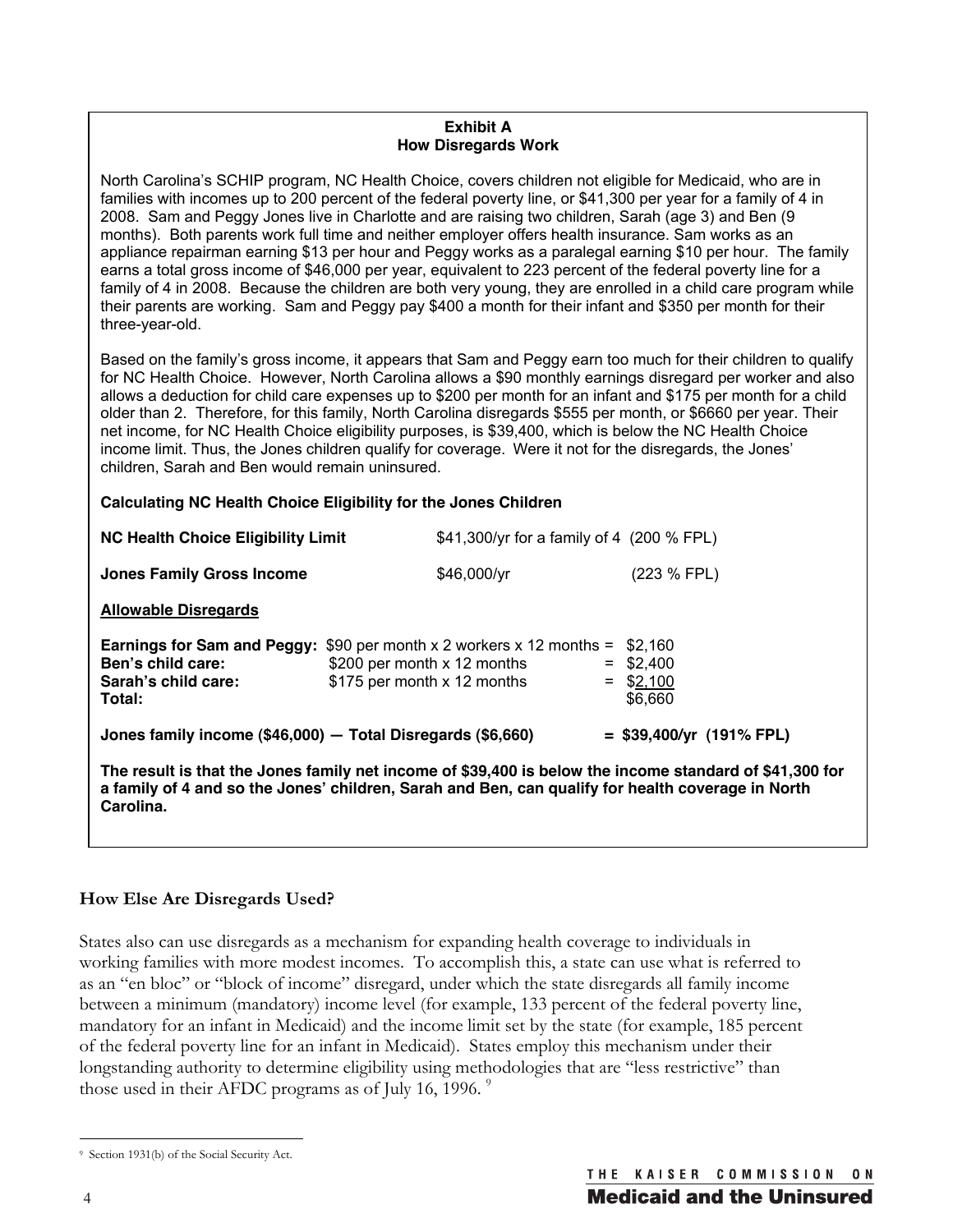In SCHIP, states have longstanding flexibility to set income eligibility levels. Technically, under SCHIP, coverage is available for "targeted low-income children," defined as those not eligible for Medicaid who live in families with income (as defined by the state) at or below 200 percent of the federal poverty line, or up to 50 percentage points higher than the states' Medicaid income limit, whichever is higher. Because states have the discretion to define how they count income, they can use this flexibility to set their SCHIP income eligibility limit higher than 200 percent of the federal poverty line.10 As in Medicaid, to accomplish this, a state can use an "en bloc" disregard, under which the state disregards all family income between 200 percent of the federal poverty line and the state's income limit.

This mechanism has been widely used and accepted in SCHIP since states began implementing the program and is explicitly described in numerous state plans approved by the Centers for Medicare and Medicaid Services (CMS). States including California, Connecticut, Massachusetts, Missouri, New Hampshire, New Jersey, New York, Pennsylvania and Tennessee use this method to set their effective income eligibility levels in SCHIP, thereby expanding coverage to more uninsured children. Having the flexibility to set income eligibility under SCHIP is especially important in states where living costs are high and families with modest incomes typically have insufficient income to meet basic family needs and also purchase health insurance. In 2007, the average cost of an employersponsored family plan was \$12,106 a year in premiums (not including various out-of-pocket costs). Without an employer contribution, such premiums alone would take 29 percent of income for a family of four with income at 200 percent of the federal poverty line.<sup>11</sup>

#### **Specific Disregards in States' Medicaid Programs for Children and SCHIP :**  Findings From a National Survey<sup>12</sup>

The attached table presents the disregards for work-related expenses, child care expenses, child support received and child support paid in children's Medicaid (poverty level category) and SCHIP programs in the 50 states and the District of Columbia as of January 2008, based on data collected as part of an annual survey of eligibility rules, enrollment and renewal procedures, and cost-sharing practices in Medicaid and SCHIP, conducted by the Center on Budget and Policy Priorities for the Kaiser Commission on Medicaid and the Uninsured. The table does not present the "en bloc" disregards states may use; rather, the income limits presented account for such disregards, if the state uses them $13$ 

<sup>11</sup> "Employer Health Benefits: 2007 Summary of Findings," The Kaiser Family Foundation and Health Research and Educational Trust, 2007.<br><sup>12</sup> Donna Cohen Ross, Aleya Horn and Caryn Marks, "Health Coverage for Children and

<sup>10 42</sup> CFR 457.10 states "Family income means income as determined by the State for a family as determined by the State"; see also Federal Register, vol 66. no. 8 January 11, 2001, p.2535 states (with respect to the definition of targeted low income child: "We left States the discretion to define "income" and "family" for purposes of determining financial need."

Hurdles - A 50 State Update on Eligibility Rules, Enrollment and Renewal Procedures, and Cost-Sharing Practices in Medicaid and SCHIP in 2008,"

Kaiser Commission on Medicaid and the Uninsured, January 2008.<br><sup>13</sup> Also not presented in the table are additional, less common disregards states may apply. For example, Delaware excludes one-half of the gross parental income (including earned and unearned income) in the eligibility determination for a pregnant teen.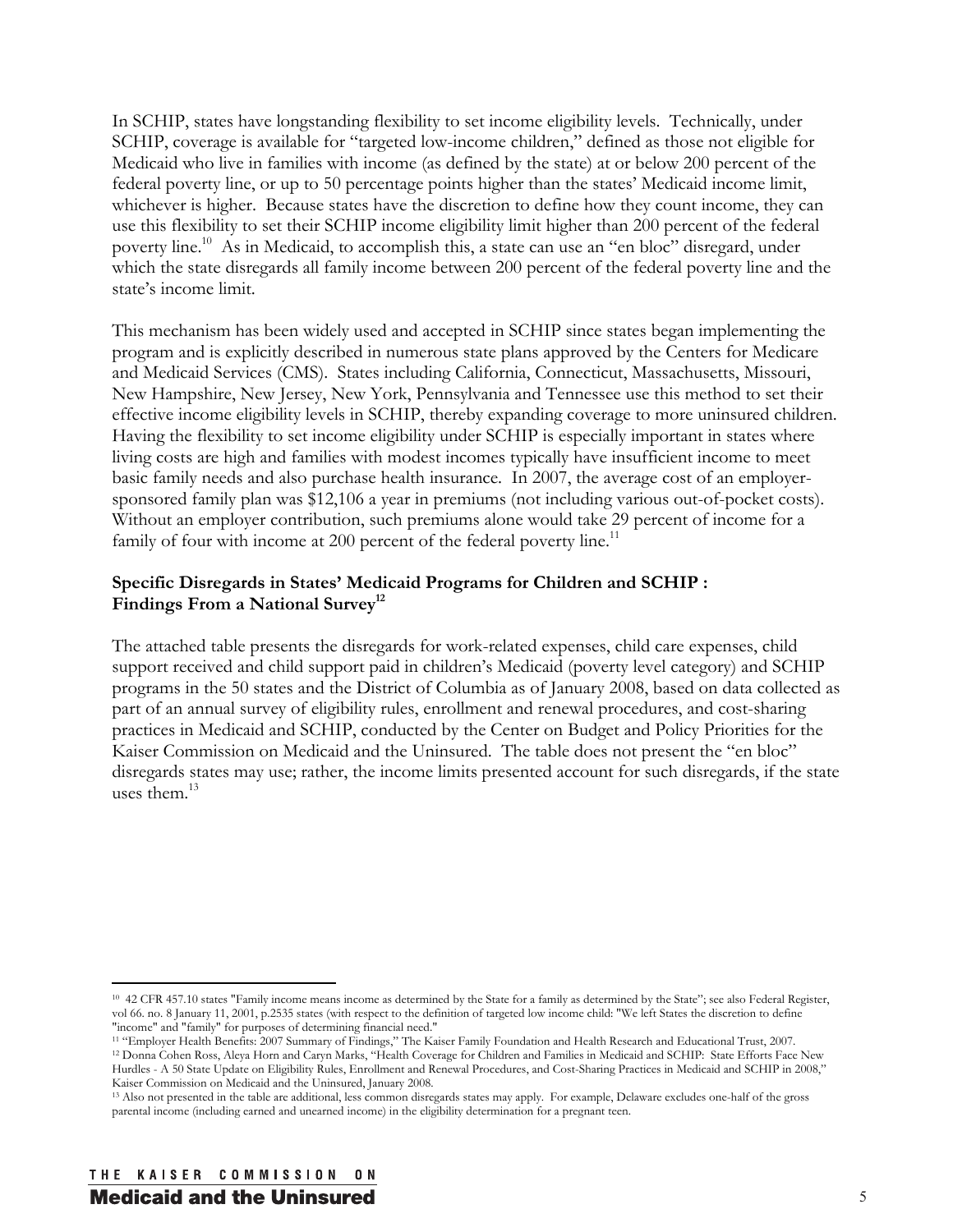The survey found that:

- <sup>x</sup> In children's Medicaid, all but five states (*Idaho, Massachusetts, Minnesota, Oregon and Wisconsin*) apply at least one type of disregard when determining eligibility.<sup>14</sup>
	- Nearly half the states (24 states) apply the required minimum set of disregards in their regular Medicaid programs: \$90/month/worker earnings disregard (for work-related expanses); \$200 or \$175/month deduction of child care (depending on the child's age), and \$50/month deduction of child support received.<sup>15</sup>
	- Eighteen states (18 states) apply at least one disregard in their regular Medicaid programs that is more generous than the minimum allowed by law.<sup>16</sup>
	- Eleven states (11 states) do not apply at least one of the mandatory disregards.<sup>17</sup>
- Of the 38 states with separate SCHIP programs, nearly two-thirds (25 states) apply at least one type of disregard when determining eligibility.<sup>18</sup>
	- All but five of the 25 states that apply disregards in their separate SCHIP programs (*Colorado, Iowa, Maine, Pennsylvania* and *South Dakota*), apply the same disregards that they use in their children's Medicaid programs.

*Colorado's* SCHIP program does not apply the earnings disregard for workers in the household; it also allows families to deduct the full amounts of child care costs, child support received, and child support paid. In its Medicaid program, the mandatory minimum disregards are applied for earnings, child care expenses and child support received, but no deduction is applied for child support paid.

*Iowa's* SCHIP program applies the same disregard for earnings and child support received as is applied in Medicaid. However, the state's SCHIP program does not apply a deduction for child care expenses or child support paid, whereas the state's Medicaid program does apply such disregards.

*Maine's* SCHIP program allows only a monthly \$50 disregard for child support received; in its Medicaid program, the state applies disregards for earnings, child care and child support paid.

*South Dakota's* SCHIP program has no earnings disregard, but allows a higher child care deduction than is allowed in its Medicaid program. The deductions for child support are the same in both programs.

 $\overline{a}$ <sup>14</sup> States for which the federal minimum disregards are not presented either reported that they have a federal waiver, an approved state plan

amendment, or they did not report the minimum amounts.<br><sup>15</sup> Arkansas and Minnesota apply different disregards in their SCHIP-funded Medicaid expansions.

<sup>&</sup>lt;sup>16</sup> In Tennessee (not counted here) the mandatory minimum disregards are applied under the state's Medicaid waiver program, but not under regular Medicaid. Regular Medicaid applies only the \$50 disregard for child support paid.

<sup>17</sup> See note 14.

<sup>&</sup>lt;sup>18</sup> Not including "en bloc" disregards which, as noted, are not presented in this table.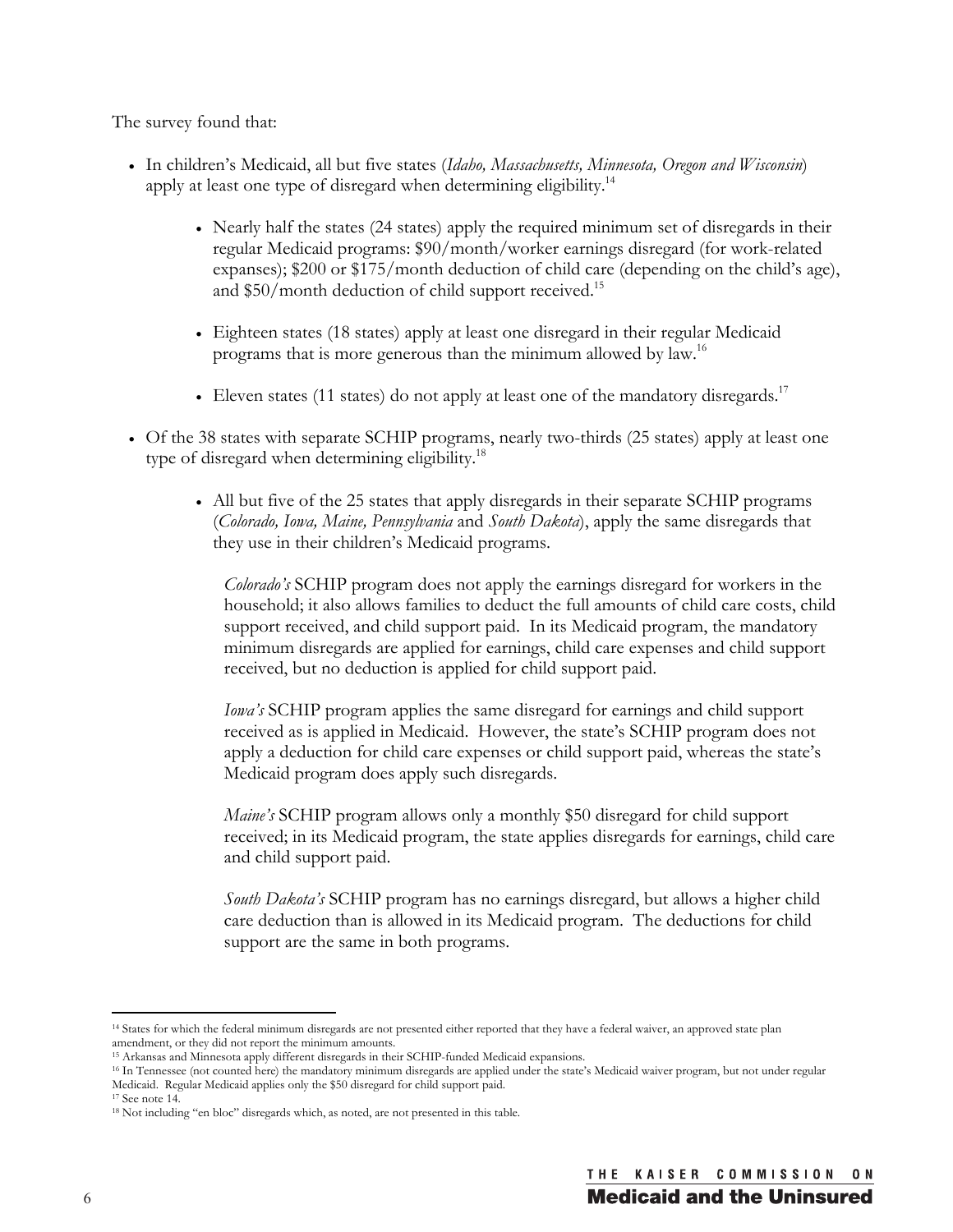*Pennsylvania's* SCHIP program does not allow a disregard for child support received, as is allowed in its Medicaid program. The earnings disregards and child care deductions are the same in both programs.

<sup>x</sup> Of the 18 states that cover children at or above 250 percent of the federal poverty line, 10 states apply at least one disregard in determining eligibility for children at this income level.<sup>19</sup>

### **Eliminating Disregards Would Likely Leave Many Children in Working Families Uninsured**

The recent SCHIP reauthorization debate has focused attention on states' longstanding flexibility to establish income eligibility in children's health coverage programs, and has brought the issue of applying disregards to family income to the forefront. Stating its intention to guard against the risk of "crowd-out" (the substitution of public coverage for private coverage), CMS issued a directive on August 17, 2007 that precludes states from using SCHIP funds to expand health coverage to children in families with gross incomes (that is, income before disregards or deductions are applied) above 250 percent of the federal poverty line unless the state meets strict conditions related to the participation of lower income children in Medicaid and SCHIP, and the rates of employer-based coverage of children in the state.<sup>20</sup>

The CMS August 17 directive both constrains states' ability to expand health coverage to children in families with income above 250 percent of the federal poverty line (FPL), and also restricts states' flexibility to continue to apply disregards when determining eligibility for coverage under such expansions. For example, both Louisiana and Oklahoma had planned to expand coverage to children in families with income up to 300 percent FPL, but have been compelled to pare back their expansions to 250 percent FPL. Both states have been informed by CMS that the 250 percent FPL income limit must be a gross income limit, that is, they may not apply the usual disregards and deductions to determine eligibility. In both states, the initial plan had been to use the same disregards currently in place in their regular Medicaid and SCHIP-funded Medicaid expansion programs, which in Louisiana are the federal minimum amounts, and in Oklahoma are only slightly more generous. In Louisiana, state officials explained that the purpose was to, "reduce confusion for families and increase coordination between the two programs, as has been continually urged." According to Oklahoma state officials, "This interpretation [barring the use of disregards] significantly alters our plans for the expansion …a change of this magnitude would potentially delay implementation considerably beyond the  $8/1/08$  target date."<sup>21</sup> In addition, in response to the August 17 directive, both Tennessee and Indiana have modified their planned expansions by eliminating disregards currently in place for lower income children.<sup>22</sup>

Most experts and state officials view these conditions as nearly impossible for states to meet and have raised concerns about how the rates would be calculated. A majority of Governors and numerous members of Congress have criticized the August 17<sup>th</sup> directive, and it is the subject of

<sup>19</sup> Indiana's expansion to 250 percent of the federal poverty line was approved by CMS in May 2008.

<sup>20</sup> Letter from Dennis Smith, Director of the Center for Medicaid and State Operations at the Centers for Medicare and Medicaid Services, to State Health Officials, August 17, 2007.

<sup>21</sup> Correspondence with J. Ruth Kennedy, Medicaid deputy Director, Louisiana Department of Health and Hospitals, 3-17-08; Buffy Heater, Planning and Development Manager, Oklahoma Health Care Authority, 3-17-08.

<sup>&</sup>lt;sup>22</sup> As of March 1, 2008, Tennessee stopped using all disregards in their separate SCHIP program and now the state uses a gross income test to determine eligibility for SCHIP. (Correspondence with Stephanie K. Dickerson, Assistant Director, CoverKids)

Indiana approved an expansion to children in families with income up to 300 percent of the federal poverty line, but pared back to 250 percent of the federal poverty line and will not apply disregards.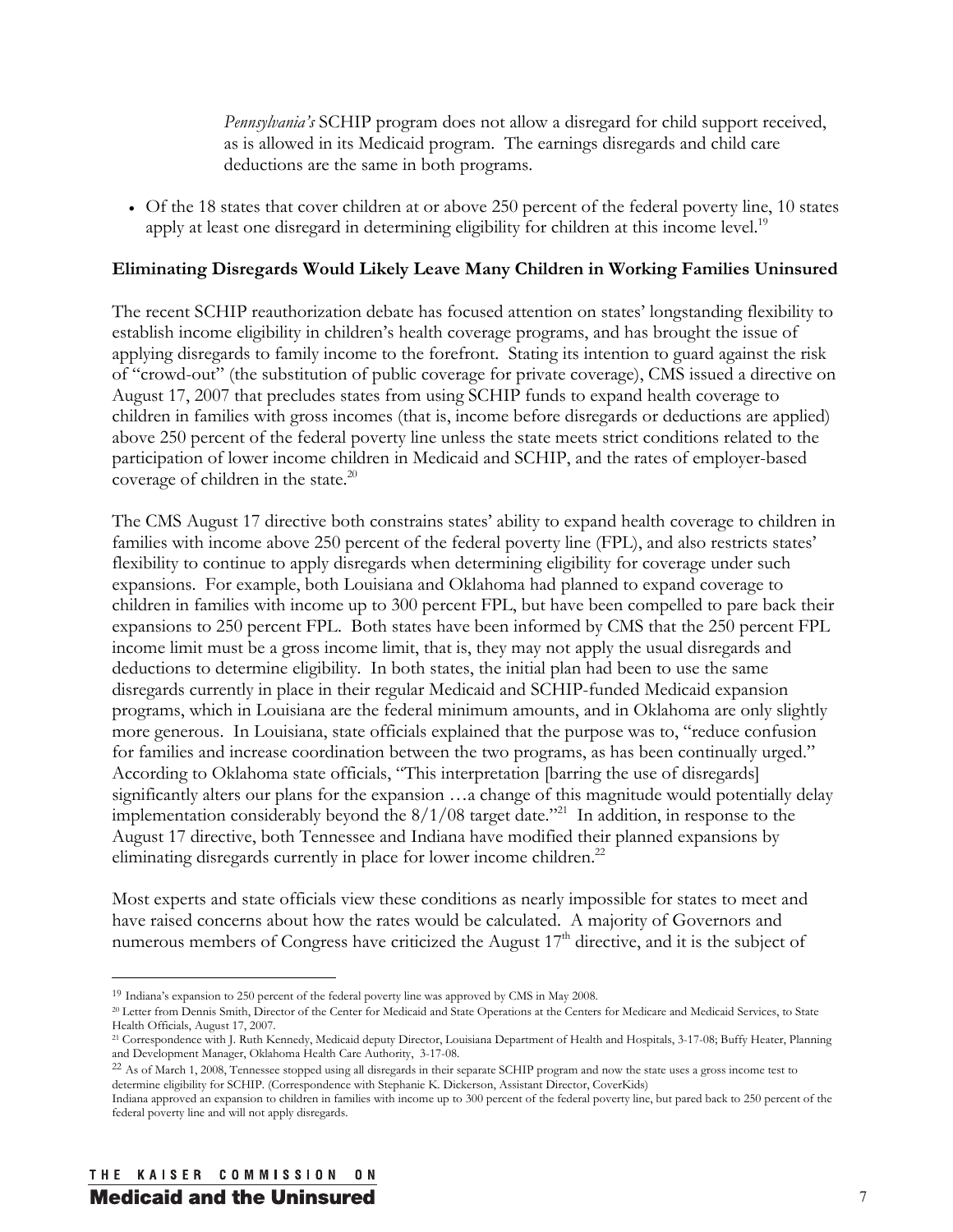several lawsuits. In addition, both the Congressional Research Service (CRS) and the Government Accountability Office (GAO) have issued legal opinions finding that the federal government was not authorized to issue the directive.<sup>23</sup> CMS issued a letter on May 7, 2008 in an attempt to address issues and concerns regarding the August 17<sup>th</sup> directive; however, the letter does not substantively change the underlying policies in the directive and the letter does not specifically address the issue of disregards.<sup>24</sup> In the Child Health Insurance Program Reauthorization Act (CHIPRA), which passed by a bipartisan majority but was vetoed by President Bush, Congress capped SCHIP eligibility at 300 percent of the federal poverty line, and disallowed the use of "en bloc" disregards. However, it explicitly supported permitting states to continue the use of other earnings disregards and deductions. The President's fiscal year 2009 budget proposes to further restrict eligibility in SCHIP, and reiterates the Administration's intention to limit the use of disregards in the SCHIP program.

The findings from the national survey presented in this brief indicate that children in nearly all states would be affected by policies to curtail the use of disregards. State flexibility to tailor their coverage programs to meet their residents' needs would be restricted as a result. If disregards are limited, state efforts to expand coverage to reduce the number of uninsured children could be hampered and substantial numbers of children in low-income working families that do not have the ability to purchase insurance on their own could be faced with a loss of health care coverage.

<sup>23</sup> Memo to the Honorable John D. Rockefeller IV from Morton Rosenberg, American Law Division, Congressional Research Service, January 10, 2008; and Letter to the Honorable John D. Rockefeller IV and the Honorable Olympia Snowe from the Government Accountability Office, April 17, 2008.

<sup>&</sup>lt;sup>24</sup> Letter from Herb Kuhn, Acting Director of the Center for Medicaid and State Operations at the Centers for Medicare and Medicaid Services, to State Health Officials, May 7, 2008.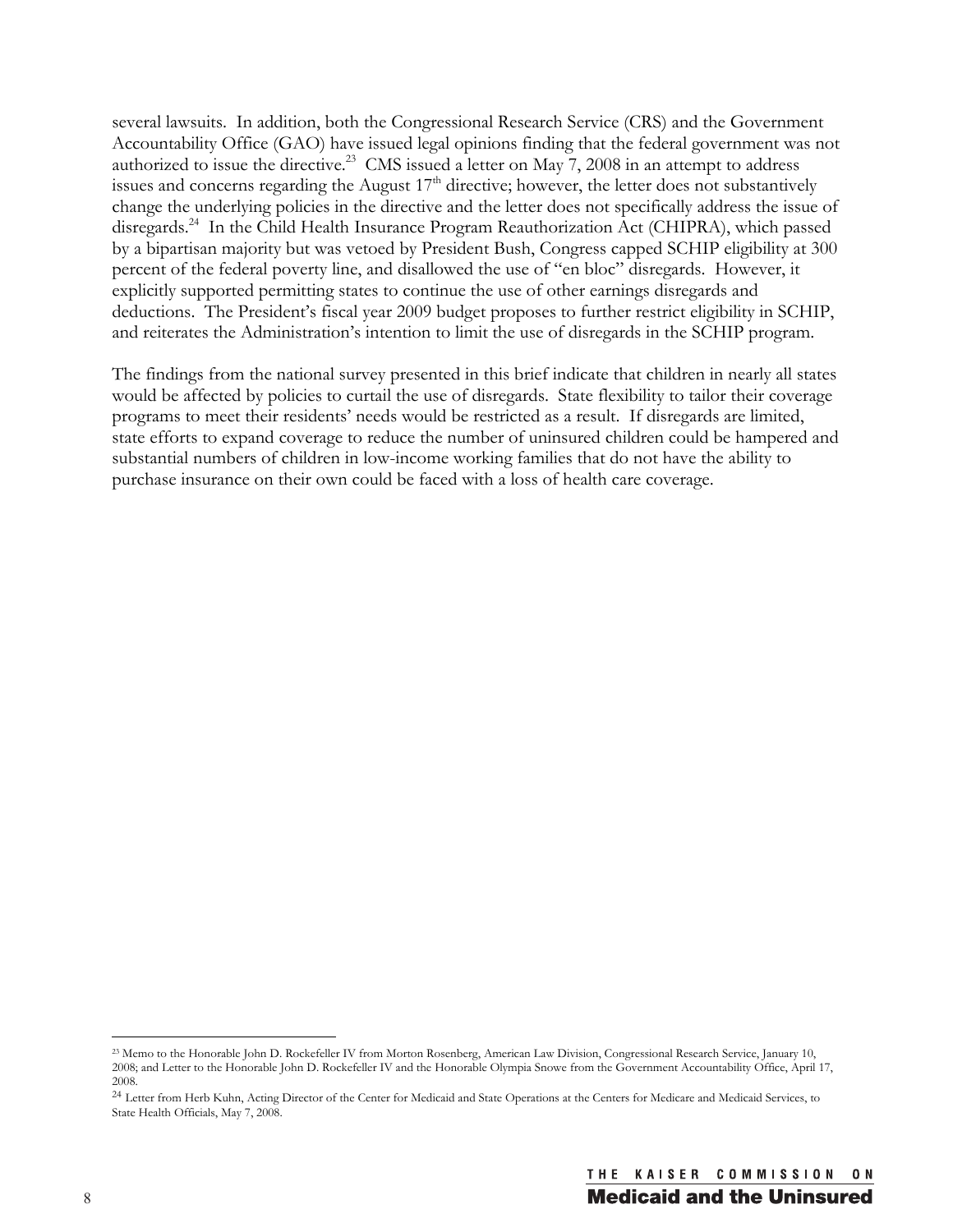## **Disregards in Children's Medicaid Programs (Poverty Level Category) January 2008**

| <b>STATE</b>                      | <b>Medicaid Income Eligibility</b><br>(Percent of the Federal Poverty Line) |                 |                | Disregards in Children's Medicaid Program |                                           |                                              |                                          |
|-----------------------------------|-----------------------------------------------------------------------------|-----------------|----------------|-------------------------------------------|-------------------------------------------|----------------------------------------------|------------------------------------------|
|                                   | Age $(0-1)$                                                                 | Age $(1-5)^{1}$ | Age $(6-19)^1$ | <b>Earnings</b><br>(\$/worker/month)      | <b>Child Care Expenses</b><br>(per month) | <b>Child Support Received</b><br>(per month) | <b>Child Support Paid</b><br>(per month) |
| Alabama                           | 133                                                                         | 133             | 100            | \$90                                      | \$200 or \$175                            | \$50                                         | None                                     |
| Alaska                            | 175                                                                         | 175             | 175            | \$90                                      | \$200 or \$175                            | \$50                                         | <b>Full Amount</b>                       |
| Arizona                           | 140                                                                         | 133             | 100            | \$90                                      | \$200 or \$175                            | \$50                                         | None                                     |
| Arkansas                          | 200                                                                         | 200             | 200            | \$90                                      | \$200 or \$175                            | \$50                                         | None                                     |
|                                   |                                                                             |                 |                | None                                      | None                                      | \$50                                         | None                                     |
| California                        | 200                                                                         | 133             | 100            | \$90                                      | \$200 or \$175                            | \$50                                         | <b>Full Amount</b>                       |
| Colorado                          | 133                                                                         | 133             | 100            | \$90                                      | \$200 or \$175                            | \$50                                         | None                                     |
| Connecticut                       | 185                                                                         | 185             | 185            | \$90                                      | \$200 or \$175                            | \$100                                        | None                                     |
| Delaware                          | 200                                                                         | 133             | 100            | \$90                                      | \$200 or \$175                            | \$50                                         | None                                     |
| District of Columbia <sup>2</sup> | 300                                                                         | 300             | 300            | \$90<br>\$100                             | \$200 or \$175<br><b>Full Amount</b>      | \$150<br>\$150                               | None<br>None                             |
| Florida                           | 200                                                                         | 133             | 100            | \$90                                      | \$200 or \$175                            | \$50                                         | None                                     |
| Georgia <sup>4</sup>              | 200                                                                         | 133             | 100            | \$90                                      | \$200 or \$175                            | \$50                                         | None                                     |
| Hawaii                            | 300                                                                         | 300             | 300            | \$90                                      | None                                      | None                                         | None                                     |
| Idaho                             | 133                                                                         | 133             | 133            | Gross Income                              | Gross Income                              | Gross Income                                 | Gross Income                             |
| Illinois <sup>4</sup>             | 200                                                                         | 133             | 133            | \$90                                      | \$200 or \$175                            | \$50                                         | <b>Full Amount</b>                       |
| Indiana                           | 200                                                                         | 150             | 150            | \$90                                      | \$200 or \$175                            | \$50                                         | None                                     |
| Iowa                              | 200                                                                         | 133             | 133            | 20%                                       | \$200 or \$175                            | \$50                                         | <b>Full Amount</b>                       |
| Kansas                            | 150                                                                         | 133             | 100            | \$200                                     | None                                      | None                                         | None                                     |
| Kentucky                          | 185                                                                         | 150             | 150            | \$90                                      | \$200 or \$175                            | \$50                                         | None                                     |
| Louisiana                         | 200                                                                         | 200             | 200            | \$90                                      | \$200 or \$175                            | \$50                                         | <b>Full Amount</b>                       |
| Maine                             | 200                                                                         | 150             | 150            | \$90                                      | \$200 or \$175                            | \$50                                         | <b>Full Amount</b>                       |
| Maryland                          | 300                                                                         | 300             | 300            | \$90                                      | \$200 or \$175                            | \$50                                         | <b>Full Amount</b>                       |
| Massachusetts                     | 200                                                                         | 150             | 150            | Gross Income                              | Gross Income                              | Gross Income                                 | Gross Income                             |
| Michigan                          | 185                                                                         | 150             | 150            | \$90                                      | \$200                                     | \$50                                         | <b>Full Amount</b>                       |
| Minnesota <sup>25</sup>           | 275 / 280                                                                   | 275             | 275            | \$90                                      | \$200 or \$175                            | None                                         | <b>Full Amount</b>                       |
|                                   |                                                                             |                 |                | Gross Income                              | Gross Income                              | Gross Income                                 | Gross Income                             |
| Mississippi                       | 185                                                                         | 133             | 100            | \$90                                      | \$200 or \$175                            | \$50                                         | None                                     |
| Missouri                          | 185                                                                         | 150             | 150            | \$90                                      | \$200 or \$175                            | None                                         | None                                     |
| Montana                           | 133                                                                         | 133             | 100            | \$120                                     | up to $$200$                              | None                                         | None                                     |
| Nebraska                          | 185                                                                         | 185             | 185            | \$100                                     | <b>Full Amount</b>                        | None                                         | None                                     |
| Nevada <sup>6</sup>               | 133                                                                         | 133             | 100            | \$90 or 20%                               | <b>Full Amount</b>                        | None                                         | None                                     |
| New Hampshire                     | 300                                                                         | 185             | 185            | \$90                                      | \$200 or \$175                            | None                                         | <b>Full Amount</b>                       |
| New Jersey <sup>4</sup>           | 200                                                                         | 133             | 133            | \$90                                      | \$200 or \$175                            | \$50                                         | <b>Full Amount</b>                       |
| New Mexico'                       | 235                                                                         | 235             | 235            | \$750/\$90                                | \$375/\$175                               | \$50/\$50                                    | None                                     |
| New York                          | 200                                                                         | 133             | 100            | \$90                                      | \$200 or \$175                            | \$50                                         | None                                     |
| North Carolina                    | 200                                                                         | 200             | 100            | \$90                                      | \$200 or \$175                            | \$50                                         | <b>Full Amount</b>                       |
| North Dakota                      | 133                                                                         | 133             | 100            | \$90                                      | <b>Full Amount</b>                        | \$50                                         | <b>Full Amount</b>                       |
| Ohio                              | 200                                                                         | 200             | 200            | \$90                                      | \$200 or \$175                            | \$50                                         | <b>Full Amount</b>                       |
| Oklahoma                          | 185                                                                         | 185             | 185            | \$240                                     | \$200 or \$175                            | \$50                                         | None                                     |
| Oregon                            | 133                                                                         | 133             | 100            | Gross Income                              | Gross Income                              | Gross Income                                 | Gross Income                             |
| Pennsylvania                      | 185                                                                         | 133             | 100            | \$120                                     | \$200 or \$175                            | \$50                                         | None                                     |
| Rhode Island                      | 250                                                                         | 250             | 250            | \$90                                      | \$200 or \$175                            | \$50                                         | None                                     |
| South Carolina                    | 185                                                                         | 150             | 150            | \$100                                     | up to $$200$                              | \$50                                         | None                                     |
| South Dakota                      | 140                                                                         | 140             | 140            | 20%                                       | \$200 or \$175                            | \$50                                         | Full Amount                              |
| Tennessee <sup>2</sup>            | 185                                                                         | 133             | 100            | None<br>\$90                              | None<br>\$200 or \$175                    | \$50<br>\$50                                 | None<br>None                             |
| Texas                             | 185                                                                         | 133             | 100            | \$120                                     | \$200 or \$175                            | \$50                                         | Full Amount                              |
| Utah                              | 133                                                                         | 133             | 100            | \$90                                      | \$200 or \$175                            | \$50                                         | None                                     |
| Vermont                           | 300                                                                         | 300             | 300            | \$90 or \$150 plus 25%                    | \$200 or \$175                            | \$50                                         | None                                     |
| Virginia                          | 133                                                                         | 133             | 133            | \$90                                      | \$200 or \$175                            | \$50                                         | None                                     |
| Washington <sup>10</sup>          | 200                                                                         | 200             | 200            | \$90                                      | Full Amount                               | None                                         | Full Amount                              |
| West Virginia                     | 150                                                                         | 133             | 100            | \$90                                      | \$200 or \$175                            | \$50                                         | None                                     |
| Wisconsin <sup>11</sup>           | 250                                                                         | 250             | 250            | Gross Income                              | Gross Income                              | Gross Income                                 | Gross Income                             |
| Wyoming <sup>12</sup>             | 133                                                                         | 133             | 100            | \$400 or \$200                            | None                                      | \$50                                         | None                                     |

SOURCE: Based on a national survey conducted by the Center on Budget and Policy Priorities for the Kaiser Commission on Medicaid and the Uninsured, 2008. See notes on the following page.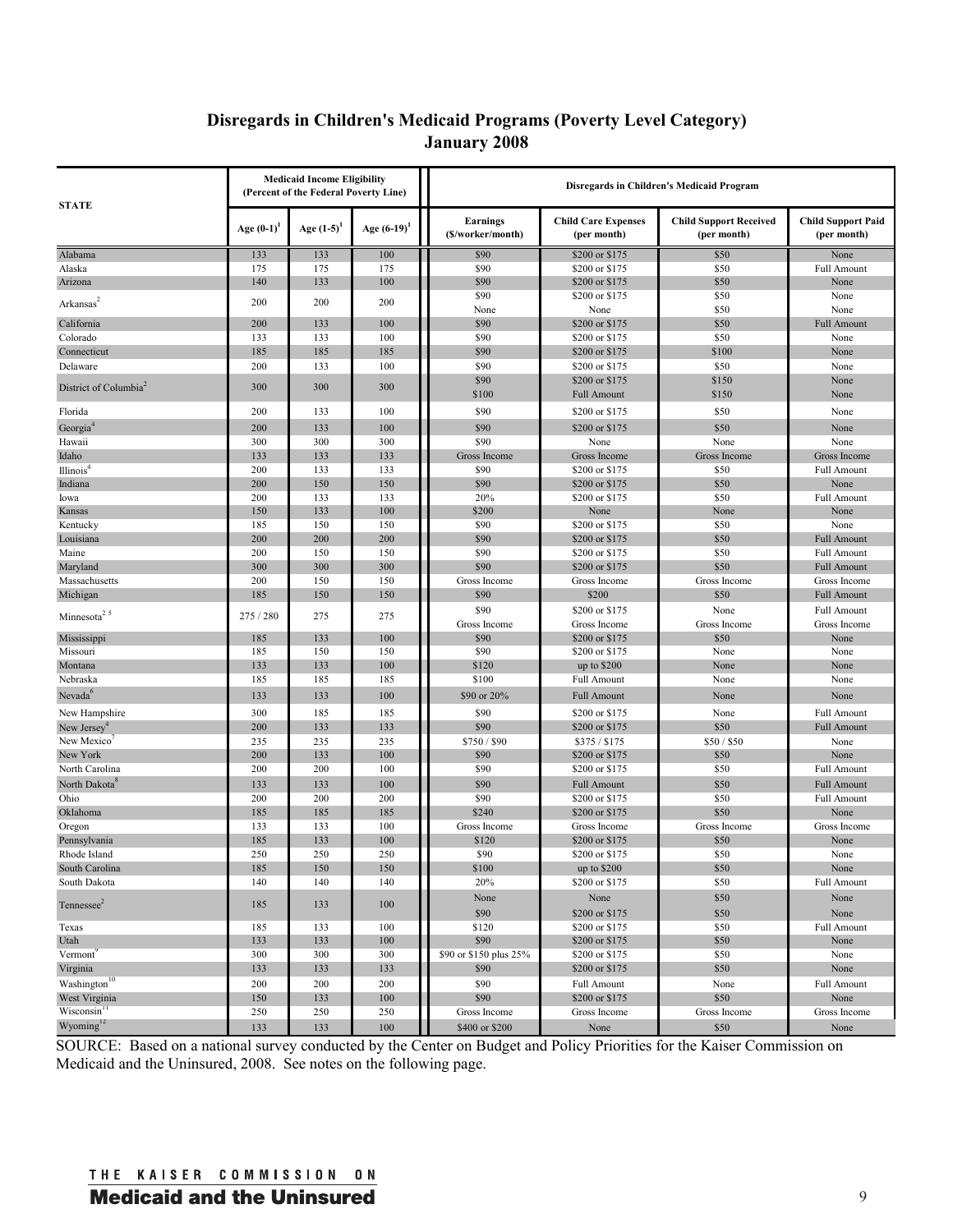#### NOTES:

The income eligibility levels noted may refer to gross or net income depending on the state. The income eligibility levels account for "en bloc" disregards that are not separately presented in this table. Minimum disregards that are mandatory in Medicaid are as follows: \$90/mo per worker; up to \$200/mo for a child under age 2; \$175/mo for a child age 2 and older; and \$50 child support received. States have the flexibility to apply disregards that are larger than these minimums. These disregards are required in determining a child's eligibility under the Medicaid "poverty level" category. The disregards that are used when determining eligibility for family coverage under Section 1931 (which includes children as well as parents) may be different from those presented in this table. Some states apply additional less common disregards.

1. To be eligible in the infant category, a child has not yet reached his or her first birthday. To be eligible in the 1-5 category, the child is age one or older, but has not yet reached his or her sixth birthday. To be eligible in the 6-19 category, the child is age six or older, but has not yet reached his or her  $19<sup>th</sup>$  birthday.

2. For **Arkansas, District of Columbia, Minnesota,** and **Tennessee,** different disregards are used in the state's regular Medicaid program (first line of the table) and their SCHIP-funded Medicaid expansion (second line of the table -- AR and DC) or Medicaid waiver programs (second line of MN and TN).

4. **Georgia, Illinois,** and **New Jersey** cover infants in families with income at or below 200 percent of the federal poverty line who are born to mothers enrolled in Medicaid. **Georgia** and **New Jersey** cover infants not born to Medicaid enrolled mothers in families with income at or below 185 percent of the federal poverty line. **Illinois** covers infants not born to Medicaid-enrolled mothers in families with income at or below 133 percent of the federal poverty line.

5. In **Minnesota**, the infant category under "regular" Medicaid includes children up to age 2. Under "regular" Medicaid, income eligibility for infants is up to 275 percent of the federal poverty line, and under SCHIP, eligibility for infants is between 275 percent and 280 percent of the federal poverty line. Under "regular" Medicaid, income eligibility for children ages 2-19 is up to 150 percent of the federal poverty line, and under the Section 1115 waiver, income eligibility for children in this age group is between 150 and 275 percent of the federal poverty line. The Section 1115 waiver provides coverage for children up to age 21.

6. **Nevada** disregards \$90 or 20 percent of earnings (whichever is greater).

7. In **New Mexico**, the allowable disregards for earnings and childcare are based on age. Earned income disregard for households with children under age six is \$750 per month. For households with children age six to nineteen, earned income disregard is \$90 per month per employed parent. Eligibility is calculated separately for each child depending on his or her age. For children under age six, childcare expenses are either a standard \$375 or the actual amount of the expenses if they exceed \$375. For children age six and older, childcare expenses up to \$175 a month may be deducted.

8. In **North Dakota,** \$90 or the sum of federal income tax, state income tax, FICA, and any union dues, whichever is greater.

9. In **Vermont**, Medicaid covers uninsured children in families with income at or below 225 percent of the federal poverty line; uninsured children in families with income between 226 and 300 percent of the federal poverty line are covered under a separate SCHIP program. Underinsured children are covered under Medicaid up to 300 percent of the federal poverty line. This expansion of coverage for underinsured children was achieved through an amendment to the state's Medicaid Section 1115 waiver.

10. **Washington** disregards all "reasonable" work-related childcare expenses in its children's Medicaid and separate SCHIP programs.

11. **Wisconsin's** expansion program was implemented in February 2008.

12. In **Wyoming**, earnings disregards are based on marital status. Married couples automatically get a standard \$400 deduction. If not married and both parents are working, the family receives the \$400 deduction. If unmarried with one parent working, there is a \$200 deduction.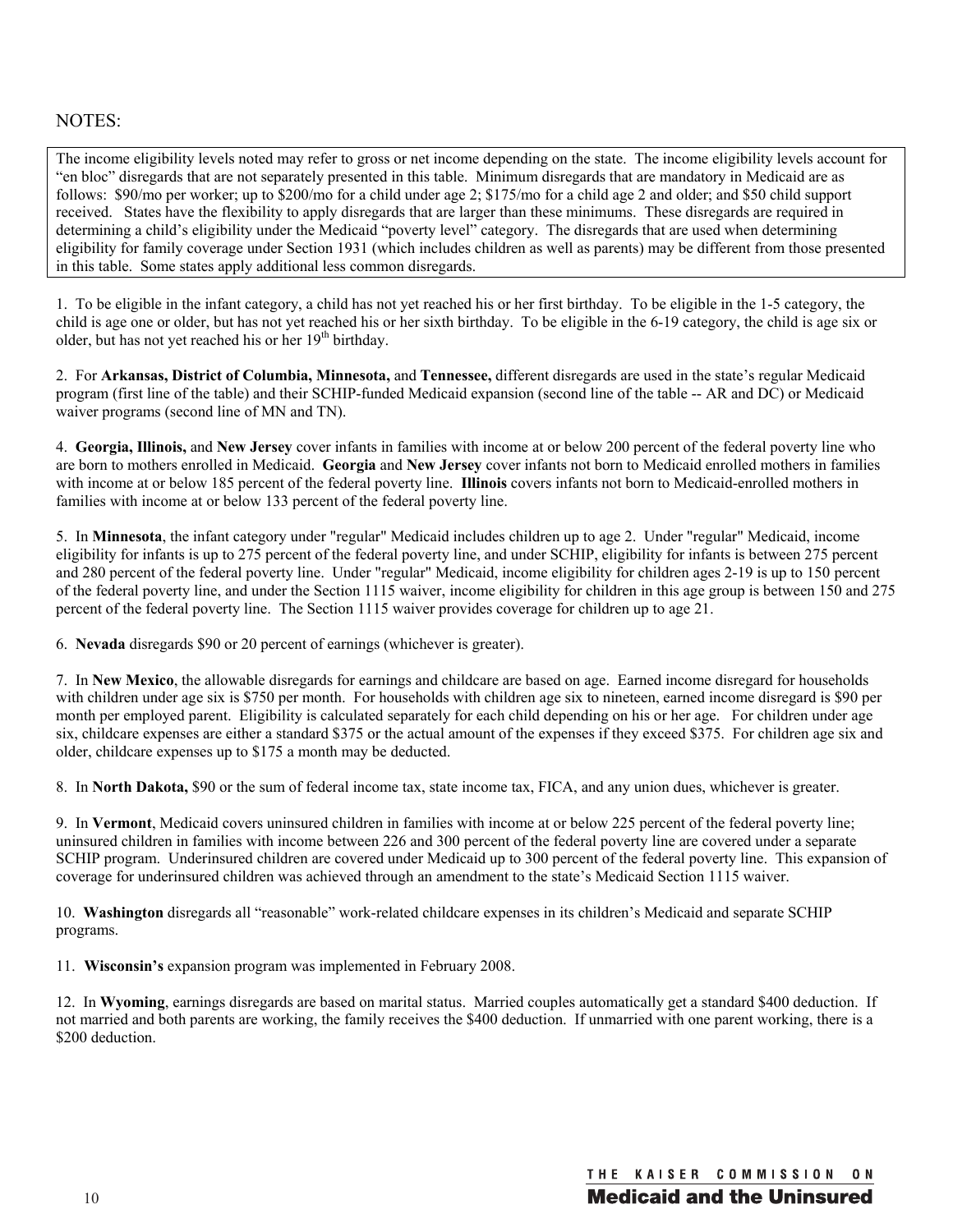# **Disregards in Children's Separate SCHIP Programs January 2008**

| <b>STATE</b>                | <b>Separate SCHIP</b><br>Program <sup>1</sup><br>(Percent of the Federal<br><b>Poverty Line</b> ) | <b>Disregards in SCHIP Program</b>   |                                           |                                              |                                          |  |  |  |
|-----------------------------|---------------------------------------------------------------------------------------------------|--------------------------------------|-------------------------------------------|----------------------------------------------|------------------------------------------|--|--|--|
|                             | Age 0-19                                                                                          | <b>Earnings</b><br>(\$/worker/month) | <b>Child Care Expenses</b><br>(per month) | <b>Child Support Received</b><br>(per month) | <b>Child Support Paid</b><br>(per month) |  |  |  |
| Alabama                     | 200                                                                                               | \$90                                 | \$200 or \$175                            | \$50                                         | None                                     |  |  |  |
| Alaska                      |                                                                                                   | N/A                                  | N/A                                       | N/A                                          | N/A                                      |  |  |  |
| Arizona                     | 200                                                                                               | Gross Income                         | Gross Income                              | Gross Income                                 | Gross Income                             |  |  |  |
| Arkansas                    |                                                                                                   | N/A                                  | N/A                                       | N/A                                          | N/A                                      |  |  |  |
| California                  | 250                                                                                               | \$90                                 | \$200 or \$175                            | \$50                                         | <b>Full Amount</b>                       |  |  |  |
| Colorado                    | 200                                                                                               | None                                 | <b>Full Amount</b>                        | <b>Full Amount</b>                           | <b>Full Amount</b>                       |  |  |  |
| Connecticut                 | 300                                                                                               | \$90                                 | \$200 or \$175                            | \$100                                        | None                                     |  |  |  |
| Delaware                    | 200                                                                                               | \$90                                 | \$200 or \$175                            | \$50                                         | None                                     |  |  |  |
| District of Columbia        |                                                                                                   | N/A                                  | N/A                                       | N/A                                          | N/A                                      |  |  |  |
| Florida <sup>2</sup>        | 200                                                                                               | \$90                                 | \$200 or \$175                            | \$50                                         | None                                     |  |  |  |
| Georgia                     | 235                                                                                               | \$90                                 | \$200 or \$175                            | \$50                                         | None                                     |  |  |  |
| Hawaii                      |                                                                                                   | N/A                                  | N/A                                       | N/A                                          | N/A                                      |  |  |  |
| Idaho                       | 185                                                                                               | Gross Income                         | Gross Income                              | Gross Income                                 | Gross Income                             |  |  |  |
| Illinois <sup>3</sup>       | $200$ (no limit)                                                                                  | \$90                                 | \$200 or \$175                            | \$50                                         | <b>Full Amount</b>                       |  |  |  |
| Indiana                     | 200                                                                                               | \$90                                 | \$200 or \$175                            | \$50                                         | None                                     |  |  |  |
| Iowa                        | 200                                                                                               | 20%                                  | None                                      | \$50                                         | None                                     |  |  |  |
| Kansas                      | 200                                                                                               | \$200                                | None                                      | None                                         | None                                     |  |  |  |
| Kentucky                    | 200                                                                                               | \$90                                 | \$200 or \$175                            | \$50                                         | None                                     |  |  |  |
| Louisiana                   | 250                                                                                               | Gross Income                         | Gross Income                              | Gross Income                                 | Gross Income                             |  |  |  |
| Maine                       | 200                                                                                               | None                                 | None                                      | \$50                                         | None                                     |  |  |  |
| Maryland                    |                                                                                                   | N/A                                  | N/A                                       | N/A                                          | N/A                                      |  |  |  |
| Massachusetts               | $300(400+)$                                                                                       | Gross Income                         | Gross Income                              | Gross Income                                 | Gross Income                             |  |  |  |
| Michigan                    | 200                                                                                               | \$90                                 | \$200                                     | \$50                                         | <b>Full Amount</b>                       |  |  |  |
| Minnesota                   |                                                                                                   | N/A                                  | N/A                                       | N/A                                          | N/A                                      |  |  |  |
| Mississippi                 | 200                                                                                               | \$90                                 | \$200 or \$175                            | \$50                                         | None                                     |  |  |  |
| Missouri                    | 300                                                                                               | Gross Income                         | Gross Income                              | Gross Income                                 | Gross Income                             |  |  |  |
| Montana                     | 175                                                                                               | \$120                                | up to $$200$                              | None                                         | None                                     |  |  |  |
| Nebraska                    |                                                                                                   | N/A                                  | N/A                                       | N/A                                          | N/A                                      |  |  |  |
| Nevada <sup>6</sup>         | 200                                                                                               | Gross Income                         | Gross Income                              | Gross Income                                 | Gross Income                             |  |  |  |
|                             | 300                                                                                               | \$90                                 | \$200 or \$175                            | None                                         | <b>Full Amount</b>                       |  |  |  |
| New Hampshire<br>New Jersey | 350                                                                                               | Gross Income                         | Gross Income                              | Gross Income                                 | Gross Income                             |  |  |  |
|                             |                                                                                                   | N/A                                  | N/A                                       | N/A                                          | N/A                                      |  |  |  |
| New Mexico<br>New York      | 250                                                                                               | Gross Income                         | Gross Income                              | Gross Income                                 | Gross Income                             |  |  |  |
| North Carolina              | 200                                                                                               | \$90                                 | \$200 or \$175                            | \$50                                         | <b>Full Amount</b>                       |  |  |  |
| North Dakota                | 140                                                                                               | \$90                                 |                                           |                                              |                                          |  |  |  |
| Ohio                        |                                                                                                   | N/A                                  | <b>Full Amount</b><br>N/A                 | \$50<br>N/A                                  | <b>Full Amount</b><br>N/A                |  |  |  |
| Oklahoma                    |                                                                                                   | N/A                                  | N/A                                       | N/A                                          | N/A                                      |  |  |  |
| Oregon                      | 185                                                                                               | Gross Income                         |                                           | Gross Income                                 | Gross Income                             |  |  |  |
| Pennsylvania                | 300                                                                                               | \$120                                | Gross Income<br>\$200 or \$175            | None                                         | None                                     |  |  |  |
| Rhode Island                |                                                                                                   | N/A                                  | N/A                                       | N/A                                          | N/A                                      |  |  |  |
| South Carolina <sup>8</sup> | 200                                                                                               | \$100                                | up to \$200                               | \$50                                         | None                                     |  |  |  |
| South Dakota                | 200                                                                                               | None                                 | \$500                                     | \$50                                         | <b>Full Amount</b>                       |  |  |  |
| Tennessee <sup>9</sup>      |                                                                                                   |                                      | Gross Income                              | Gross Income                                 |                                          |  |  |  |
| Texas                       | 250<br>200                                                                                        | Gross Income<br>Gross Income         | Gross Income                              | Gross Income                                 | Gross Income<br>Gross Income             |  |  |  |
| Utah                        | 200                                                                                               | Gross Income                         | Gross Income                              | Gross Income                                 | Gross Income                             |  |  |  |
|                             |                                                                                                   |                                      |                                           |                                              |                                          |  |  |  |
| $Vermont$ <sup>10</sup>     | 300                                                                                               | \$90 or \$150 plus 25%               | \$200 or \$175                            | \$50                                         | None                                     |  |  |  |
| Virginia                    | 200                                                                                               | Gross Income                         | Gross Income                              | Gross Income                                 | Gross Income                             |  |  |  |
| Washington <sup>11</sup>    | 250                                                                                               | \$90                                 | <b>Full Amount</b>                        | None                                         | <b>Full Amount</b>                       |  |  |  |
| West Virginia               | 220                                                                                               | \$90                                 | \$200 or \$175                            | \$50                                         | None                                     |  |  |  |
| Wisconsin                   |                                                                                                   | N/A                                  | N/A                                       | N/A                                          | N/A                                      |  |  |  |
| Wyoming <sup>12</sup>       | 200                                                                                               | Gross Income                         | Gross Income                              | Gross Income                                 | Gross Income                             |  |  |  |

SOURCE: Based on a national survey conducted by the Center on Budget and Policy Priorities for the Kaiser Commission on Medicaid and the Uninsured, 2008. See notes on the following page.

## THE KAISER COMMISSION ON **Medicaid and the Uninsured development of the Universe of the Universe of the Universe of the Universe of the U**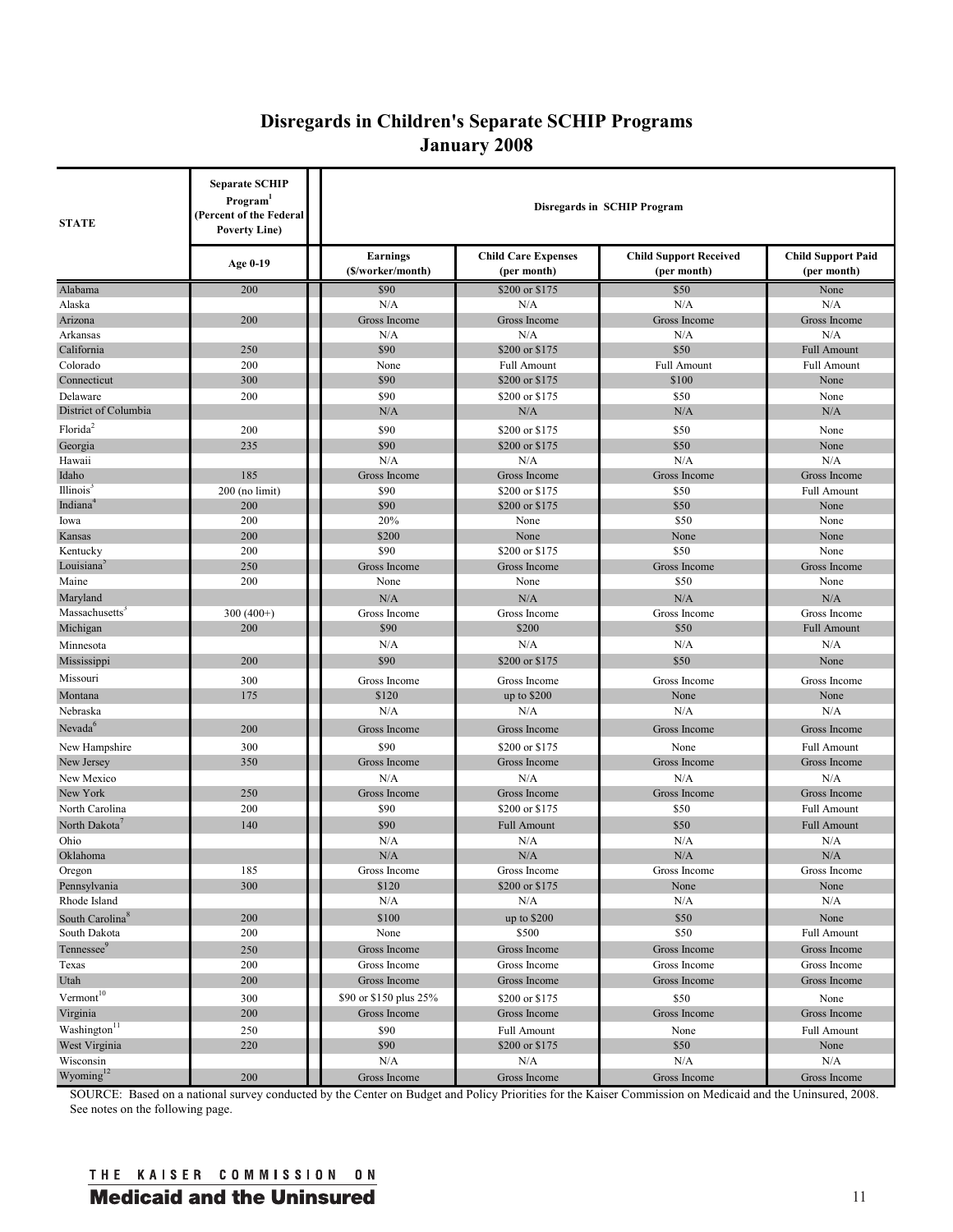### NOTES:

1. The states noted use federal SCHIP funds to operate separate child health insurance programs for children not eligible for Medicaid. Such programs may provide benefits similar to Medicaid or they may provide a limited benefit package. They also may impose premiums or other cost-sharing obligations on some or all families with eligible children. These programs typically provide coverage through the child's 19<sup>th</sup> birthday.

2. **Florida** operates two SCHIP-funded separate programs. Healthy Kids covers children ages five through 19, as well as younger siblings in some locations. Medi-Kids covers children ages one through four. In **Florida's** separate SCHIP program, Medicaid disregards or gross income may be used (whichever is more beneficial to the family).

3. **Illinois** and **Massachusetts** provide state-financed coverage to children with incomes above SCHIP levels. Eligibility is shown in parenthesis.

4. CMS approved **Indiana's** expansion to children in families up to 250 percent of the federal poverty line in May 2008. Under this expansion, the state will not apply earnings, childcare and child support disregards in determining children's eligibility in families with income above 200 percent of the federal poverty line.

5. **Louisiana's** separate SCHIP program will be implemented June 1, 2008.

6. **Nevada** disregards \$90 or 20 percent of earnings (whichever is greater).

7. In **North Dakota,** \$90 or the sum of federal income tax, state income tax, FICA, and any union dues, whichever is greater.

8. **South Carolina** implemented a separate SCHIP program for children not eligible for Medicaid with income between 150 and 200 percent of the federal poverty line on April 1, 2008.

9. **Tennessee** also made changes to its separate SCHIP program as a result of the August 17, 2007 Directive. As of March 1, 2008, the state stopped using all disregards and now uses a gross income test to determine eligibility for SCHIP. (Correspondence with Stephanie K. Dickerson, Assistant Director, CoverKids)

10. In **Vermont**, uninsured children in families with income between 226 and 300 percent of the federal poverty line are covered under a separate SCHIP program.

11. **Washington** disregards all "reasonable" work-related childcare expenses in its children's Medicaid and separate SCHIP programs.

12. In **Wyoming**, earnings disregards are based on marital status. Married couples automatically get a standard \$400 deduction. If not married and both parents are working, the family receives the \$400 deduction. If unmarried with one parent working, there is a \$200 deduction.